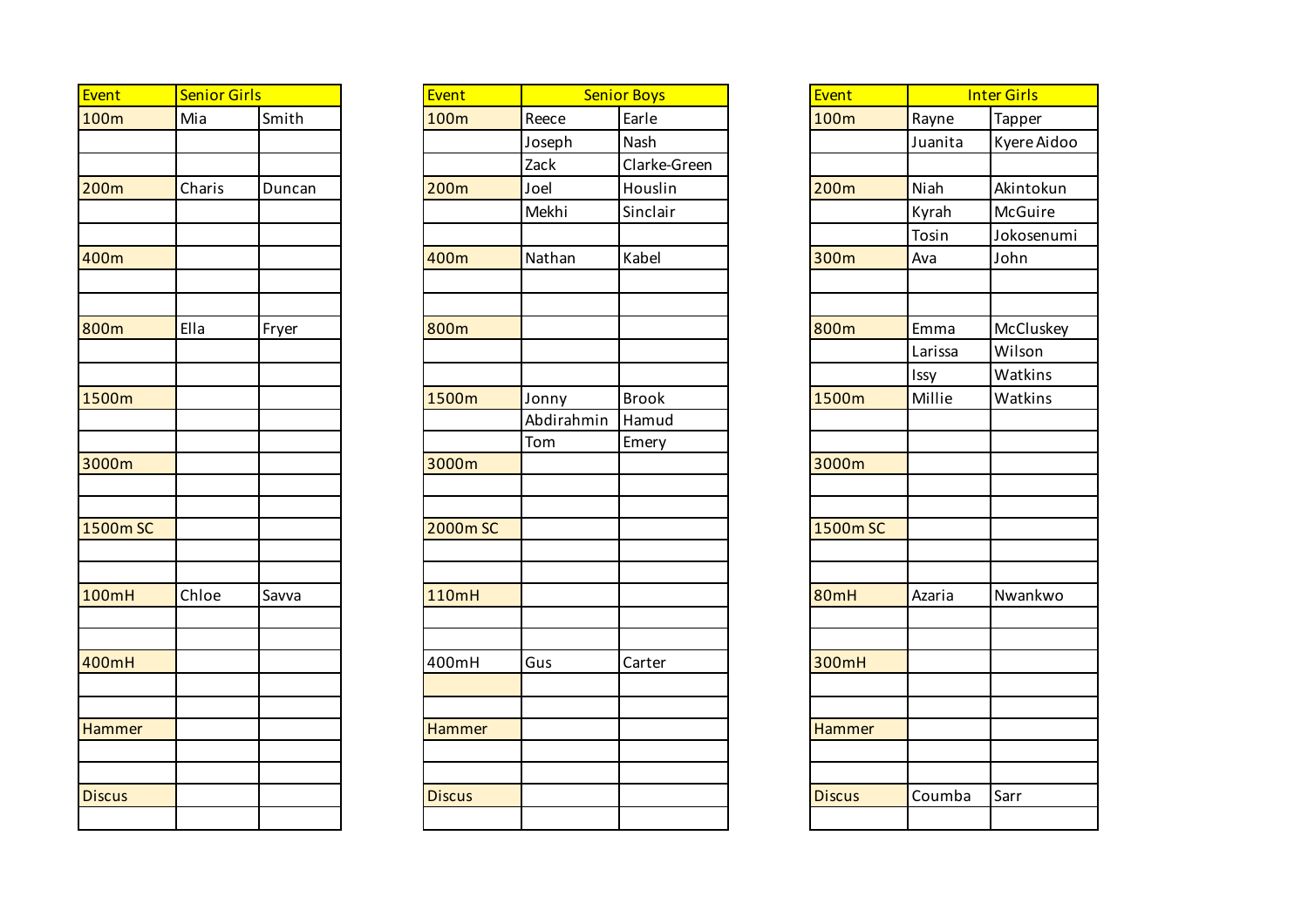| Javelin            | Lucy     | Wilcock       |
|--------------------|----------|---------------|
|                    |          |               |
|                    |          |               |
|                    |          |               |
| Shot               |          |               |
|                    |          |               |
|                    |          |               |
| HighJump           |          |               |
|                    |          |               |
|                    |          |               |
| Long Jump          |          |               |
|                    |          |               |
| <b>Triple Jump</b> | Ruth-Ann | Otaruoh       |
|                    |          |               |
|                    |          |               |
| <b>Pole Vault</b>  | Manon    | <b>Baines</b> |
|                    |          |               |
|                    |          |               |

| Javelin           | Lucy     | Wilcock       | Javelin            | Aryan | Padaruth  |
|-------------------|----------|---------------|--------------------|-------|-----------|
|                   |          |               |                    | Milan | Trajkovic |
|                   |          |               |                    |       |           |
| Shot              |          |               | Shot               | Arne  | Rosenthal |
|                   |          |               |                    |       |           |
| <b>HighJump</b>   |          |               | HighJump           |       |           |
|                   |          |               |                    |       |           |
| Long Jump         |          |               | Long Jump          |       |           |
|                   |          |               |                    |       |           |
| Triple Jump       | Ruth-Ann | Otaruoh       | <b>Triple Jump</b> |       |           |
|                   |          |               |                    |       |           |
| <b>Pole Vault</b> | Manon    | <b>Baines</b> | <b>Pole Vault</b>  |       |           |
|                   |          |               |                    |       |           |
|                   |          |               |                    |       |           |

| Javelin            |  |
|--------------------|--|
|                    |  |
|                    |  |
|                    |  |
| Shot               |  |
|                    |  |
|                    |  |
| HighJump           |  |
|                    |  |
|                    |  |
| Long Jump          |  |
|                    |  |
|                    |  |
| <b>Triple Jump</b> |  |
|                    |  |
|                    |  |
| <b>Pole Vault</b>  |  |
|                    |  |
|                    |  |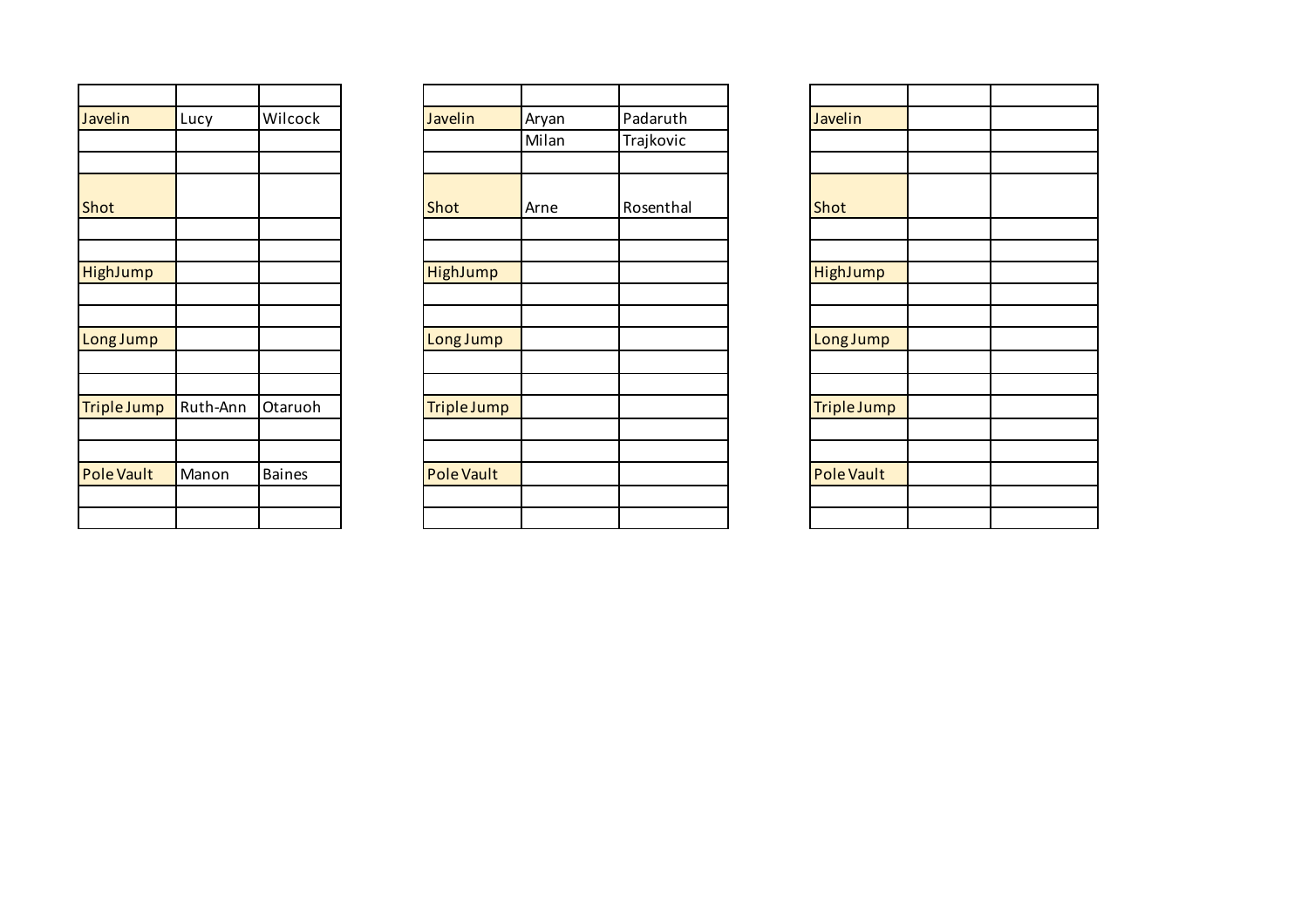| Event            |         | <b>Inter Boys</b> | Event         |           | <b>Junior Girls</b> | Event            |         | <b>Junior Boys</b> |
|------------------|---------|-------------------|---------------|-----------|---------------------|------------------|---------|--------------------|
| 100m             | Verrel  | Charles           | 100m          | Angel     | McLeod              | 100m             | Zane    | Azabdaftery        |
|                  | Mekhi   | Spence-Forde      |               | Onyebuchi | Odiaka              |                  | Chicane | McKenzie           |
|                  | Malachi | Amadi             |               | Tami      | George              |                  | Alex    | Konstantaras       |
| 200 <sub>m</sub> | David   | Ellington         | 200m          | Ann       | Oerlemans           | 200 <sub>m</sub> | Jaian   | Saunders           |
|                  | Kaylan  | Taylor            |               |           |                     |                  | Shakur  | Roberts            |
|                  | Samuel  | Jagroop           |               |           |                     |                  |         |                    |
| 400m             | Zico    | Jones             | 300m          | Macie     | Sutherland          | 300m             | Milton  | Cooper             |
|                  |         |                   |               |           |                     |                  | Sam     | Brown              |
|                  |         |                   |               |           |                     |                  | Rory    | Johnson            |
| 800m             |         |                   | 800m          |           |                     | 800m             |         |                    |
|                  |         |                   |               |           |                     |                  |         |                    |
|                  |         |                   |               |           |                     |                  |         |                    |
| 1500m            |         |                   | 1500m         | Posie     | Shaw                | 1500m            |         |                    |
|                  |         |                   |               |           |                     |                  |         |                    |
|                  |         |                   |               |           |                     |                  |         |                    |
| 3000m            |         |                   |               |           |                     |                  |         |                    |
|                  |         |                   |               |           |                     |                  |         |                    |
|                  |         |                   |               |           |                     |                  |         |                    |
| 1500m SC         |         |                   |               |           |                     |                  |         |                    |
|                  |         |                   |               |           |                     |                  |         |                    |
| 100mH            |         |                   | 75mH          |           |                     | <b>80mH</b>      |         |                    |
|                  |         |                   |               |           |                     |                  |         |                    |
|                  |         |                   |               |           |                     |                  |         |                    |
| 400mH            | Hayden  | Christian         |               |           |                     |                  |         |                    |
|                  | Aaron   | Mills             |               |           |                     |                  |         |                    |
|                  |         |                   |               |           |                     |                  |         |                    |
| Hammer           |         |                   | <b>Hammer</b> |           |                     | Hammer           |         |                    |
|                  |         |                   |               |           |                     |                  |         |                    |
|                  |         |                   |               |           |                     |                  |         |                    |
| <b>Discus</b>    | Tommy   | Mackay            | <b>Discus</b> | Alana     | Thomas              | <b>Discus</b>    | Gus     | Chukwuemeka        |
|                  |         |                   |               | Elkie     | Baker               |                  |         |                    |

|         | <b>Inter Boys</b> | Event         |           | <b>Junior Girls</b> | Event         |         | <b>Junior Boys</b> |
|---------|-------------------|---------------|-----------|---------------------|---------------|---------|--------------------|
| Verrel  | Charles           | 100m          | Angel     | McLeod              | 100m          | Zane    | Azabdaftery        |
| Mekhi   | Spence-Forde      |               | Onyebuchi | Odiaka              |               | Chicane | McKenzie           |
| Malachi | Amadi             |               | Tami      | George              |               | Alex    | Konstantaras       |
| David   | Ellington         | 200m          | Ann       | Oerlemans           | 200m          | Jaian   | Saunders           |
| Kaylan  | Taylor            |               |           |                     |               | Shakur  | Roberts            |
| Samuel  | Jagroop           |               |           |                     |               |         |                    |
| Zico    | Jones             | 300m          | Macie     | Sutherland          | 300m          | Milton  | Cooper             |
|         |                   |               |           |                     |               | Sam     | Brown              |
|         |                   |               |           |                     |               | Rory    | Johnson            |
|         |                   | 800m          |           |                     | 800m          |         |                    |
|         |                   |               |           |                     |               |         |                    |
|         |                   |               |           |                     |               |         |                    |
|         |                   | 1500m         | Posie     | Shaw                | 1500m         |         |                    |
|         |                   |               |           |                     |               |         |                    |
|         |                   |               |           |                     |               |         |                    |
|         |                   |               |           |                     |               |         |                    |
|         |                   |               |           |                     |               |         |                    |
|         |                   |               |           |                     |               |         |                    |
|         |                   |               |           |                     |               |         |                    |
|         |                   |               |           |                     |               |         |                    |
|         |                   | 75mH          |           |                     | 80mH          |         |                    |
|         |                   |               |           |                     |               |         |                    |
|         |                   |               |           |                     |               |         |                    |
| Hayden  | Christian         |               |           |                     |               |         |                    |
| Aaron   | Mills             |               |           |                     |               |         |                    |
|         |                   |               |           |                     |               |         |                    |
|         |                   | <b>Hammer</b> |           |                     | Hammer        |         |                    |
|         |                   |               |           |                     |               |         |                    |
|         |                   |               |           |                     |               |         |                    |
| Tommy   | Mackay            | <b>Discus</b> | Alana     | Thomas              | <b>Discus</b> | Gus     | Chukwuemel         |
|         |                   |               | Elkie     | <b>Baker</b>        |               |         |                    |

| Event         | <b>Junior Boys</b> |              |  |  |
|---------------|--------------------|--------------|--|--|
| 100m          | Zane               | Azabdaftery  |  |  |
|               | Chicane            | McKenzie     |  |  |
|               | Alex               | Konstantaras |  |  |
| 200m          | Jaian              | Saunders     |  |  |
|               | Shakur             | Roberts      |  |  |
|               |                    |              |  |  |
| 300m          | Milton             | Cooper       |  |  |
|               | Sam                | <b>Brown</b> |  |  |
|               | Rory               | Johnson      |  |  |
| 800m          |                    |              |  |  |
|               |                    |              |  |  |
|               |                    |              |  |  |
| 1500m         |                    |              |  |  |
|               |                    |              |  |  |
|               |                    |              |  |  |
|               |                    |              |  |  |
|               |                    |              |  |  |
|               |                    |              |  |  |
|               |                    |              |  |  |
|               |                    |              |  |  |
|               |                    |              |  |  |
| 80mH          |                    |              |  |  |
|               |                    |              |  |  |
|               |                    |              |  |  |
|               |                    |              |  |  |
|               |                    |              |  |  |
| <b>Hammer</b> |                    |              |  |  |
|               |                    |              |  |  |
|               |                    |              |  |  |
| <b>Discus</b> | Gus                | Chukwuemeka  |  |  |
|               |                    |              |  |  |
|               |                    |              |  |  |